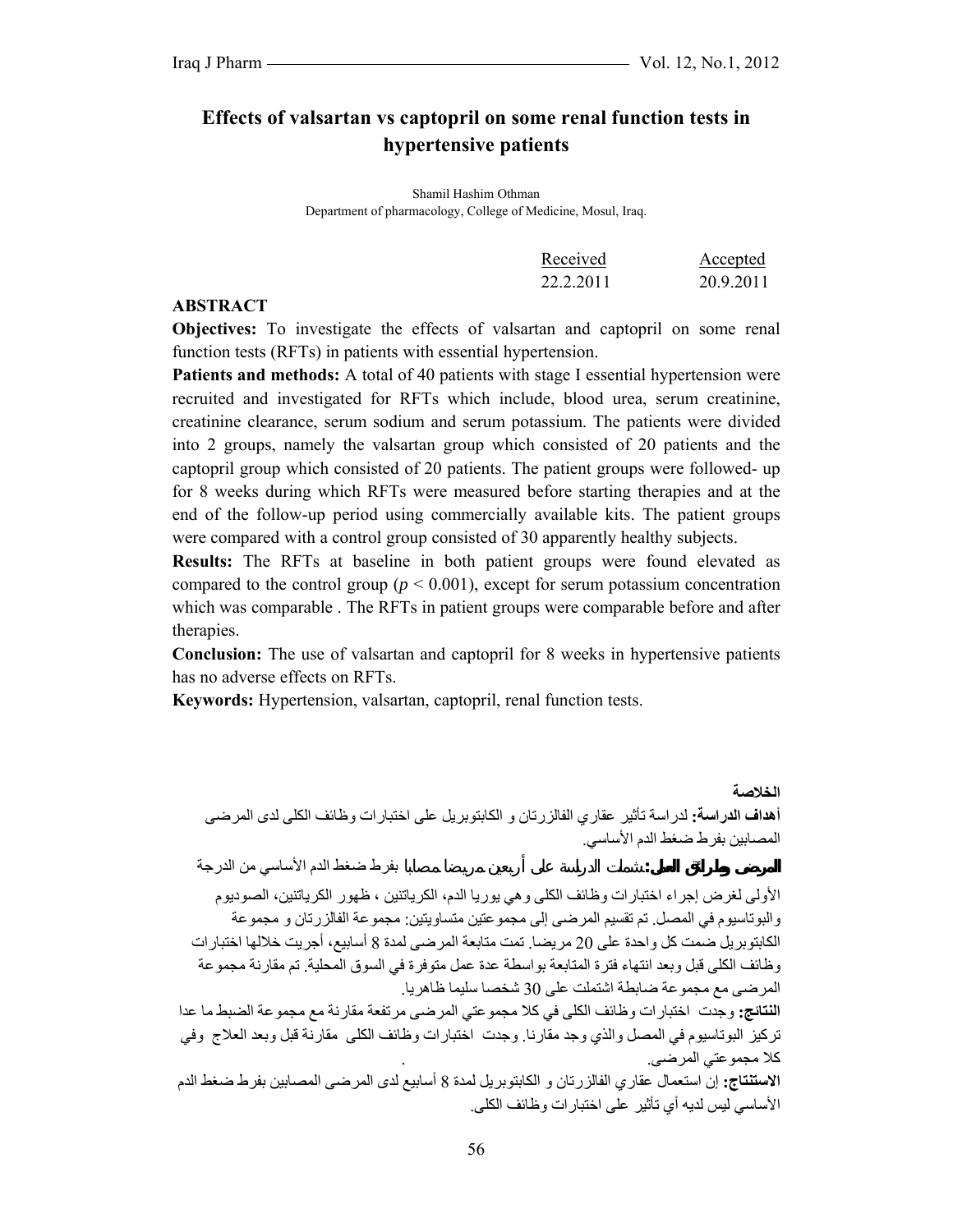The exact prevalence of chronic<br>kidney disease is unknown, but kidney disease is unknown, but current estimates based on a community-based survey which was conducted on a nationally representative sample with the aid of WHO step wise approach done in Iraq in 2006, showed that the prevalence of hypertension was 40.4% while that for diabetes was 6.5% among permanent household of 25-65 years. Both hypertension and diabetes represent important risk factors for the development of chronic kidney diseases<sup>1</sup>. One of the most significant health consequences of chronic kidney disease is end-stage renal disease (ESRD), of which 23% of cases in 1999 were judged by nephrologists to be caused by hypertension<sup>2</sup>. Despite the availability and widespread use of antihypertensive medication, elevated BP continues to be a major contributor to chronic kidney disease and the leading cause of ESRD in African-Americans<sup>3</sup>. A high-normal serum creatinine level in an untreated patient with hypertension should be regarded not only as a risk factor for renal failure but as an important sign of target organ damage<sup>4</sup>.

 There is unequivocal evidence that lowering elevated BP slows the progression of renal disease, especially in patients with proteinuria<sup>5</sup>. The national kidney foundation-kidney disease outcomes quality initiative working group guidelines indicate that the goals of antihypertensive therapy in patients with chronic kidney disease are to decrease blood pressure, as well as slow the progression of kidney

disease and reduce the risk of cardiovascular disease<sup>6</sup>.

 The renin angiotensin aldosterone system (RAAS) has various direct and indirect actions on the kidney that modify systemic BP homeostasis and regulate intravascular volume status. Activation by Angiotensin II of the AT1 receptors present in the kidney stimulates a variety of effects in humans, including modulation of renal vasomotor tone, control of endocrine functions and regulation of cellular growth and proliferation<sup>7</sup>. However, unregulated and excessive production of Angiotensin II is associated with renal injury that can become progressive and irreversible. Examples of this phenomenon include both diabetic and non-diabetic nephropathies $8.9$ . Angiotensin converting enzyme inhibitors (ACEIs) and angiotensin receptor blockers (ARBs) have favorable effects on the progression of diabetic and nondiabetic renal disease $10$ .

Captopril is an  $ACEIs<sup>11</sup>$  act by suppressing renin angiotensin system by inhibiting ACE which is widely distributed in the circulation and tissues. This action decreases the formation of a potent vasoconstrictor, angiotensin II, and slows the degradation of the potent vasodilator, bradykinin<sup>12</sup>. Valsartan is an ARBs  $^{13}$ act by inhibiting the binding of formed angiotensin II to its receptors $^{14}$ . Both these 2 drugs reduce the activity of the RAAS and thus increasing renal blood flow and glomerular filtration rate through dilating the efferent arterioles and reducing the intraglomerular pressure.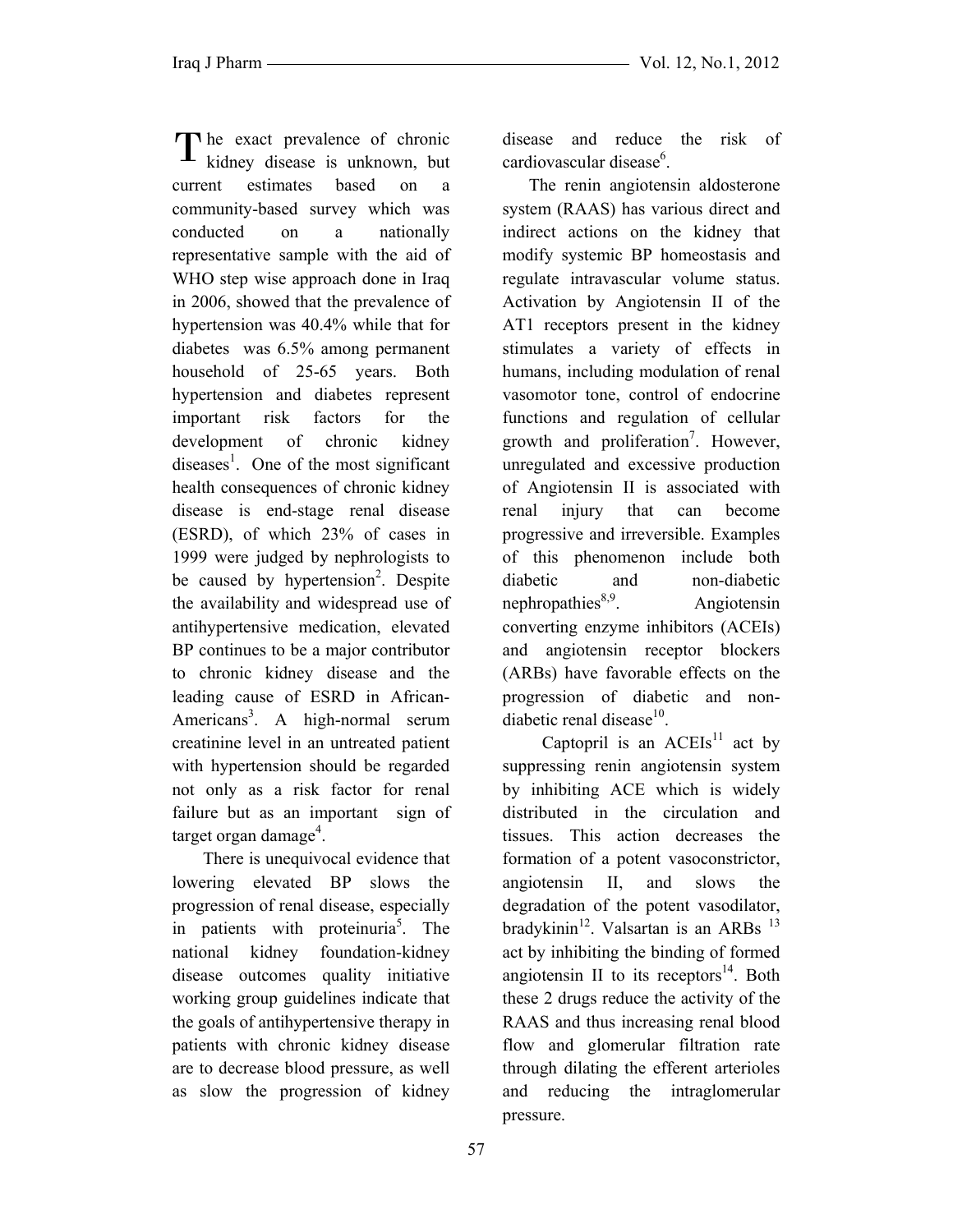Many basic studies and clinical studies in humans have now shown that inhibition of the RAAS reduces the injurious effects of Angiotensin II (constricts both afferent and efferent arterioles, stimulate mesangial cell contraction, stimulate the release of aldosterone and mediate proliferative effects involved in atherosclerosis) in diabetic and non-diabetic nephropathies<sup>7</sup>. Thus the present study was undertaken to investigate the effects of valsartan and captopril on some kidney function parameters in a number of hypertensive patients.

### **Patients and methods**

Forty newly diagnosed essential hypertensive patients were participated in this study. The patients were divided into 2 groups of equal numbers. Group 1 consisted of 20 patients, whose ages mean is 44±8.6 years and involved 10 males and 10 females. They were kept on captopril therapy (Rilcaptone tablets, Cyprus) in a dose of 25 to 50 mg two to three times daily. Group 2 consisted of 20 patients whose age mean is 45.2±8.6 years and involved 10 males and 10 females. They were kept on valsartan therapy (Univan capsules, Syria ) in a dos of 80 to 160 mg once daily.

 Inclusion criteria including newly diagnosed, hypertensive patients having stage I hypertension according to JNS-7 categories<sup>10</sup>.Exclusion criteria including patients with a history of hepatic diseases, cardiac diseases or diabetes mellitus. Patients on antihypertensive therapy or any drug that affects blood pressure. Patients having hypersensitivity to ACE inhibitors or ARBs. Patients with

a history of severe hypertension (Stage Π), according to NJC-7 categories<sup>10</sup>. Thirty apparently healthy normotensive individuals, whose mean of ages was 43.8±7.4 years, were used as a control group.

 Before and at the end of treatment, 5 ml blood samples were withdrawn from each patient and control subject. The serum of the blood samples were used to estimate kidney function parameters immediately after the withdraw of blood. Blood pressure was measured for each subject by standard mercury sphygmomanometer from the arm at the sitting position. Measurement was performed after at least 5 minutes of rest at the morning between 9.00 to 11.00 A.M. Blood pressure was measured at baseline and every 2 weeks for 2 months duration during treatment with captopril or valsartan.

 Serum urea concentration is determined by the enzymatic method by using a kit provided by Biomerieux (France). Estimation of serum creatinine concentrations was based upon Jaffe reaction by using a kit provided by Syrbio company (France). Estimation of creatinine clearance is made by using the equation of Cockroft and Gault<sup>15</sup>. Determination of sodium and potassium concentrations were done by using flame photometer $16$ .

Unpaired t-test was used to compare between age and sex and kidney parameters of the control and the patient groups. Paired t-test was used to compare between the studied kidney parameters before and after therapy with captopril or valsartan.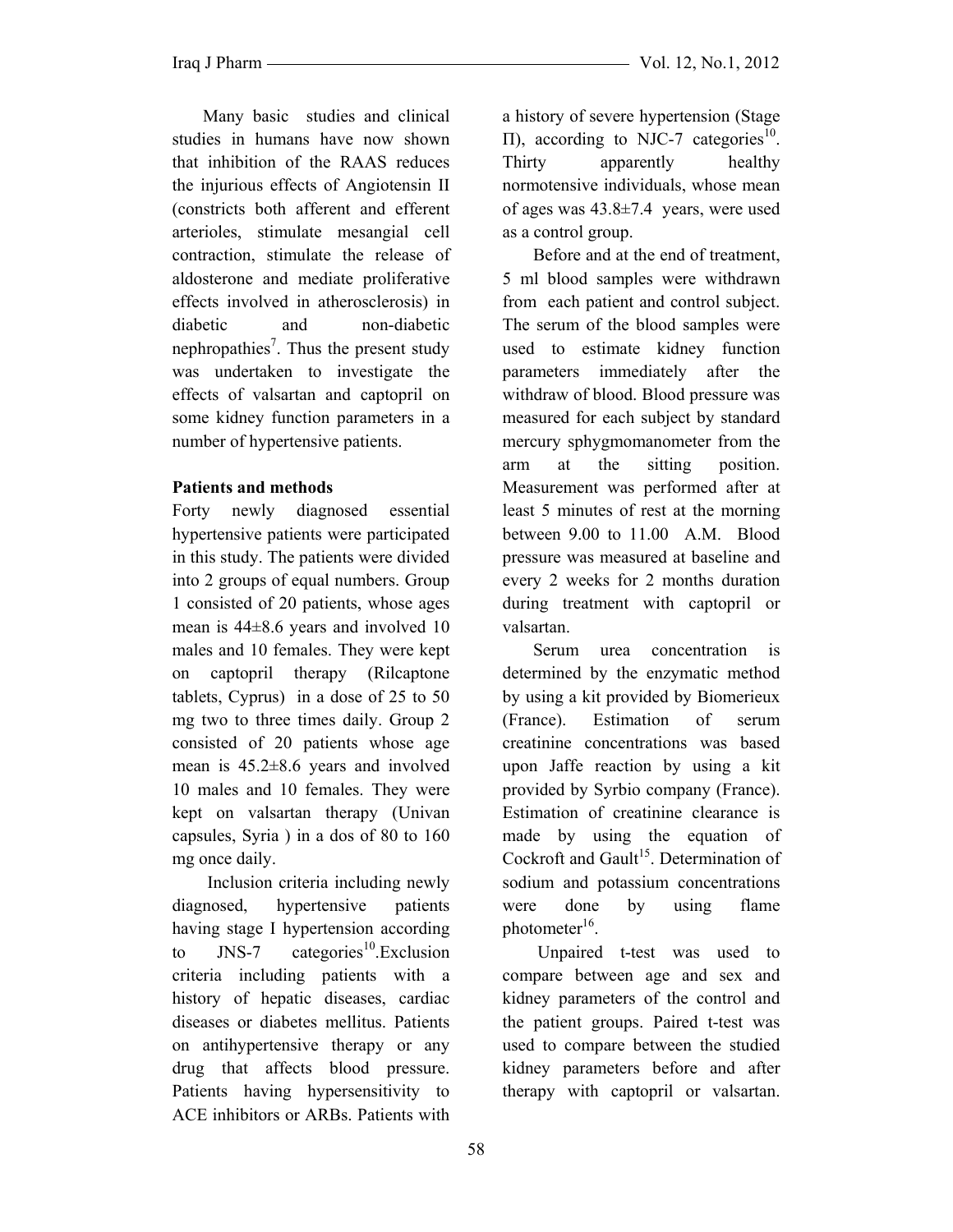Results were considered significant at *p* value equal or less than 0.05 (17).

#### **Results**

Age and sex distribution of the patients and the control were appeared in Table 1. The patients and the controls are matched regarding age and sex distribution with non significant values  $(p = 0.93$  and 0.56 regarding age and *p*=0.37 and 0.21 regarding sex for valsartan and captopril respectively ).

 Blood urea, serum creatinine concentration, creatinine clearance and serum sodium concentration of the patients at baseline (before drug administration of the two groups) were significantly elevated at  $p \leq 0.001$  as compared with control group while there was no significant differences between potassium concentration of the patient' and control' groups as shown in tables 2 and 3.

 Comparison of the studied parameters before and after therapy with captopril or valsartan showed non significant differences at *p*≤ 0.001 for all studied parameters as shown in Tables 4 and 5.

| Groups     | Parameters | Mean $\pm$ SD  |               |           | P- Value      |           |           |               |
|------------|------------|----------------|---------------|-----------|---------------|-----------|-----------|---------------|
| Control    | Age (Year) | $43.8 \pm 7.4$ |               |           |               |           |           |               |
| Valsartan  | Age (Year) | $45.2 \pm 8.6$ |               |           |               | $0.93***$ |           |               |
| Captopril  | Age (Year) | $44.0 \pm 8.6$ |               |           | $0.56***$     |           |           |               |
|            |            | Control        |               | Valsartan |               |           | Captopril |               |
|            |            | No.            | $\frac{0}{0}$ | No.       | $\frac{0}{0}$ |           | No.       | $\frac{0}{0}$ |
| <b>Sex</b> | Male       | 15             | 50.0          | 10        | 50.0          |           | 10        | 50.0          |
|            | Female     | 15             | 50.0          | 10        | 50.0          |           | 10        | 50.0          |
|            | Total      | 30             | 100           | 20        | 100           |           | 20        | 100           |
|            | P- Value   |                |               | $0.37***$ |               | $0.21***$ |           |               |

Table 1. Characteristics of hypertensive patients and control group

\*\*\* Non Significant difference from control at  $p<0.001$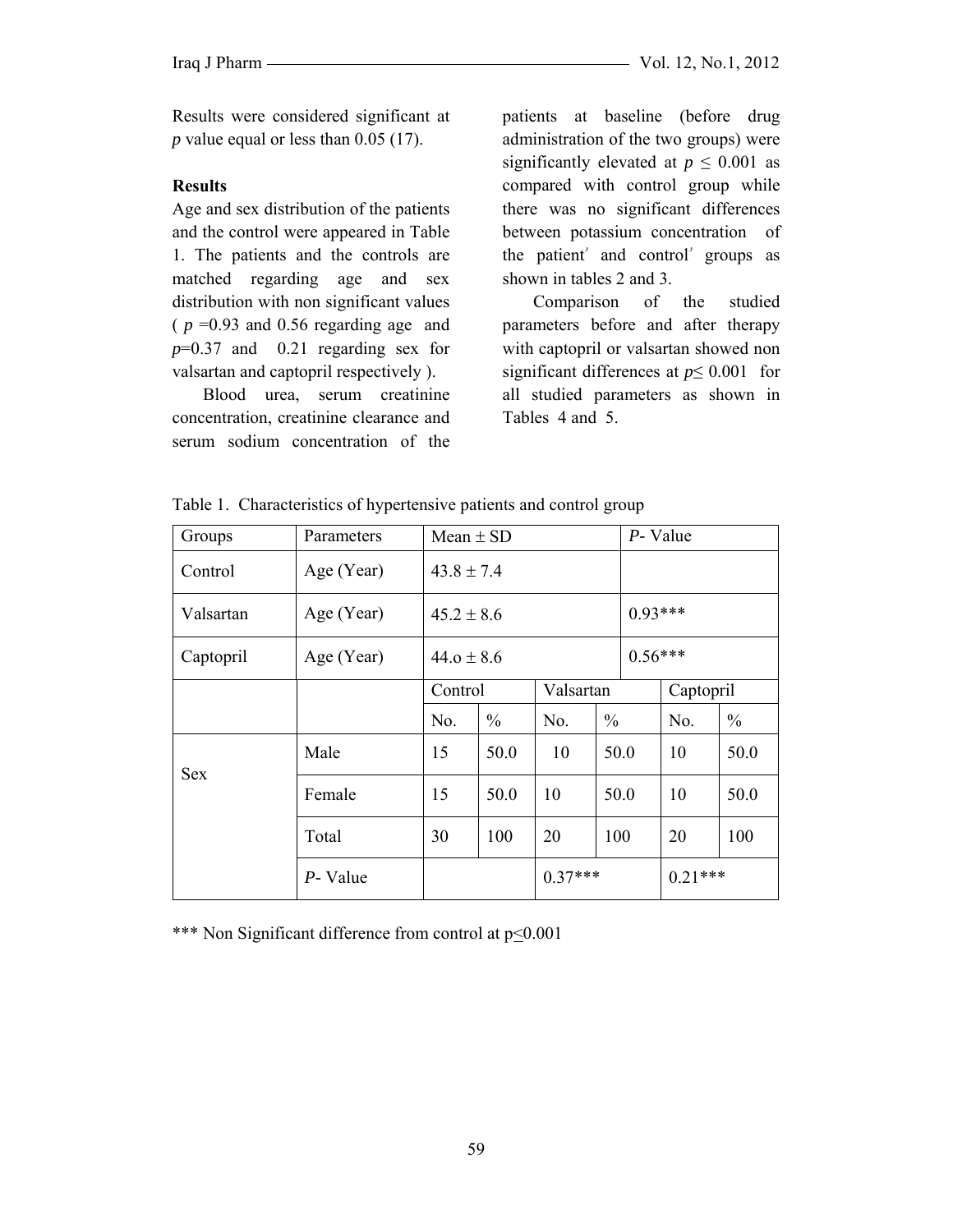| Parameters       | Mean $\pm$ SD     |                       |  |  |  |
|------------------|-------------------|-----------------------|--|--|--|
|                  | Control $(n=40)$  | Before $(n=50)$       |  |  |  |
| Blood Urea       | $3.40 \pm 0.90$   | $4.47 \pm 0.63$ ***   |  |  |  |
| Serum Creatinine | $62.97 \pm 9.4$   | $86.75 \pm 17.23$ *** |  |  |  |
| Cr. Clearance    | $92.12 \pm 7.3$   | $97.98 \pm 9.68$ ***  |  |  |  |
| $S. Na+$         | $127.40 \pm 4.97$ | $137.3 \pm 3.04***$   |  |  |  |
| $S_K^+$          | $4.00 \pm 0.6$    | $4.02 \pm 0.56*$      |  |  |  |

Table 2. Comparison of renal function tests between control group and captopril (before) therapy

\*\*\* Significant difference from control at  $p<0.001$ 

\* Non- significant difference from control at  $p \le 0.001$ 

## Table 3. Comparison of renal function tests between control group and Valsartan (before) therapy

| Parameters        | Mean $\pm$ SD     |                      |  |  |  |
|-------------------|-------------------|----------------------|--|--|--|
|                   | Control $(n=30)$  | Before $(n=20)$      |  |  |  |
| <b>Blood Urea</b> | $3.4 \pm 0.90$    | $4.67 \pm 0.99$ ***  |  |  |  |
| Serum Creatinine  | $62.97 \pm 9.4$   | $82.2 \pm 15.40***$  |  |  |  |
| Cr. Clearance     | $92.12 \pm 7.3$   | $94.45 \pm 13.84***$ |  |  |  |
| $S. Na+$          | $127.40 \pm 4.97$ | $136.6 \pm 4.00$ *** |  |  |  |
| $S. K^+$          | $4.00 \pm 0.60$   | $4.17 \pm 0.60*$     |  |  |  |

\*\*\* Significant difference from control at  $p<0.001$ 

\* Non- significant difference from control at  $p \le 0.001$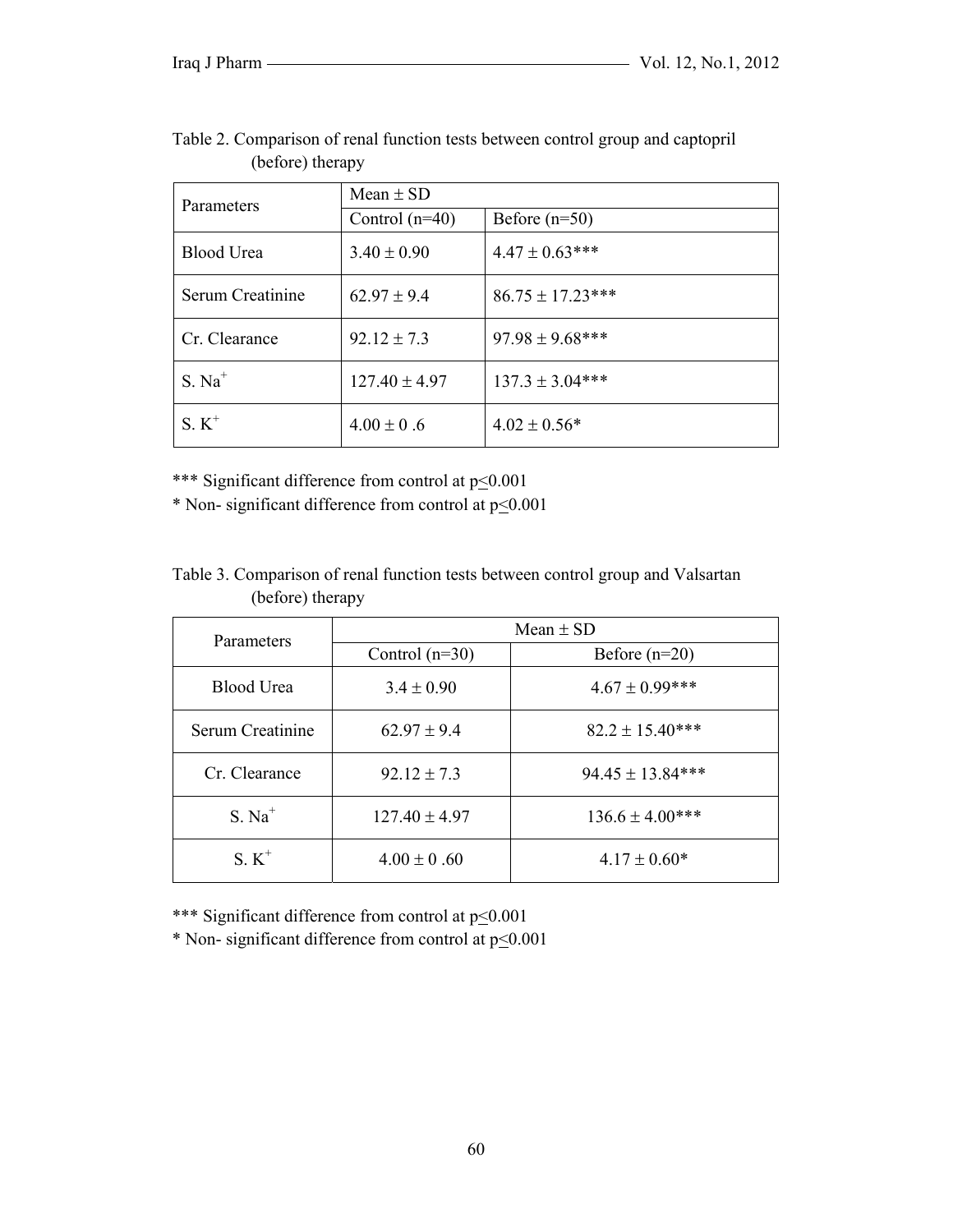| Parameters        | Groups | $Mean \pm SD$    | $p$ -value |
|-------------------|--------|------------------|------------|
| <b>Blood Urea</b> | Before | $4.67 \pm 0.00$  | <b>NS</b>  |
|                   | After  | $4.81 \pm 0.87$  |            |
| S. Creatinin      | Before | $82.2 \pm 15.4$  | <b>NS</b>  |
|                   | After  | $82.5 \pm 14.10$ |            |
| Cr. Clearance     | Before | 94.45±13.84      | <b>NS</b>  |
|                   | After  | $94.1 \pm 13.40$ |            |
| $S. Na+$          | Before | $136.6 \pm 4.00$ | <b>NS</b>  |
|                   | After  | $136.4 \pm 3.34$ |            |
| $S. K^+$          | Before | $4.17 \pm 0.6$   | <b>NS</b>  |
|                   | After  | $4.10 \pm 0.58$  |            |

Table 4. Comparison of renal function tests in valsartan group therapy

NS= Non- significant

| Parameters        | Groups        | $Mean \pm SD$     | $p$ -value |  |
|-------------------|---------------|-------------------|------------|--|
| <b>Blood Urea</b> | Before        | $4.47 \pm 0.63$   | <b>NS</b>  |  |
|                   | After         | $4.49 \pm 0.58$   |            |  |
| S. Creatinin      | Before        | $86.75 \pm 17.23$ | <b>NS</b>  |  |
|                   | After         | $86.10 \pm 15.50$ |            |  |
| Cr. Clearance     | Before        | 97.98±9.68        | <b>NS</b>  |  |
|                   | After         | $96.70 \pm 9.5$   |            |  |
| $S. Na+$          | <b>Before</b> | $137.3 \pm 3.04$  | <b>NS</b>  |  |
|                   | After         | $137.15 \pm 2.96$ |            |  |
| $S. K^+$          | <b>Before</b> | $4.02 \pm 0.56$   | <b>NS</b>  |  |
|                   | After         | $3.97 \pm 0.54$   |            |  |

| Table 5. Comparison of renal function tests in captopril group (before $\&$ after) therapy |  |  |  |  |
|--------------------------------------------------------------------------------------------|--|--|--|--|
|                                                                                            |  |  |  |  |

NS= Non- significant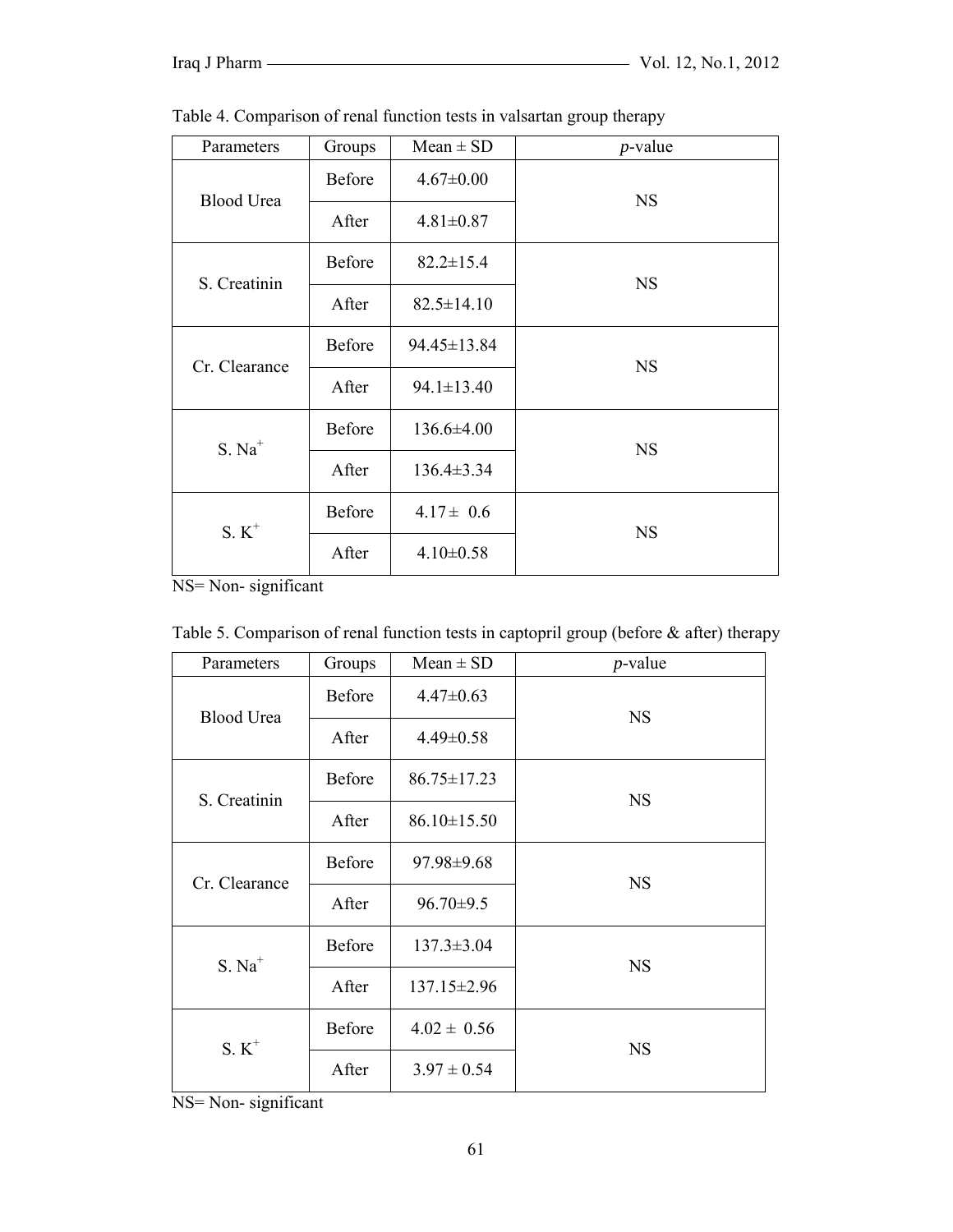## **Discussion**

The present study revealed that the measured renal parameters are higher in hypertensive patients as compared with control group. This is may be attributed to alterations in the renal auto regulation due to endothelial dysfunction which lead to impaired vasodilatation of the afferent arteriole in response to alteration in arterial blood pressure (BP). These findings are in accordance with the results of Perticone et al.<sup>18</sup> and Coresh et al.<sup>19</sup> who demonstrated that elevated serum creatinine level, an indicator of chronic renal disease, is common and strongly related to inadequate treatment of high blood pressure. He and Whelton<sup>20</sup> showed that many observational epidemiologic studies and randomized controlled trials have demonstrated that systolic blood pressure is an independent and strong predictor of risk of cardiovascular and renal disease.

 The present study showed that administration of captopril or valsartan for eight weeks to hypertensive patients has resulted in good control of the BP in all patients based on the records of BP during the follow-up period and both these two drugs produced no adverse effects on the measured renal parameters as shown by the insignificant changes in these parameters. Many previous studies demonstrated that the administration of antihypertensive drugs in patients with hypertension have different effects on the kidneys. Our results are in agreement with Dimitry et  $al^{21}$ , Pablo et  $al^{22}$  and Heffner et al  $23$ . Those authors found that the administration of captopril for hypertensive patients

for 6 weeks did not show significant effects on serum urea, serum creatinin and creatinin clearance. Captopril in the current study produced no effects on serum sodium and potassium which goes in agreement with the results of Giasuddin et  $al<sup>24</sup>$  who reported that significant sodium and potassium disturbances rarely occurred in hypertensive patient kept on captopril without renal or cardiac failure. Regarding the effects of valsartan on the studied parameters, the obtained results are in accordance with those of Watanabe et al. <sup>25</sup> and Plum et al. <sup>26</sup> who showed that the angiotensin II receptor blocker, valsartan, is able to improve renal function by reducing renal vascular resistance in hypertensive patients, especially in patients with microalbuminurea, and may prevent future renal failure in patients with essential hypertension. Our results are in accordance with those of Shahanz et al.<sup>27</sup> and Priscilla et al  $28$  who demonstrated that angiotensin II receptor antagonists (losartan) have no effects on renal function as shown by the neither rise in serum creatinine nor decrease in creatinine clearance during the administration of the drug. In comparison between two drugs and in agreement with our results, Lacourciere et al  $29$  showed the beneficial effects of losartan and enalapril on preserving renal function by decreasing urea, creatinine and increasing creatinine clearance.

 In conclusion: the use of captopril or valsartan in patients with hypertension for 8 weeks produces no adverse effects on renal function tests and both drugs can be used safely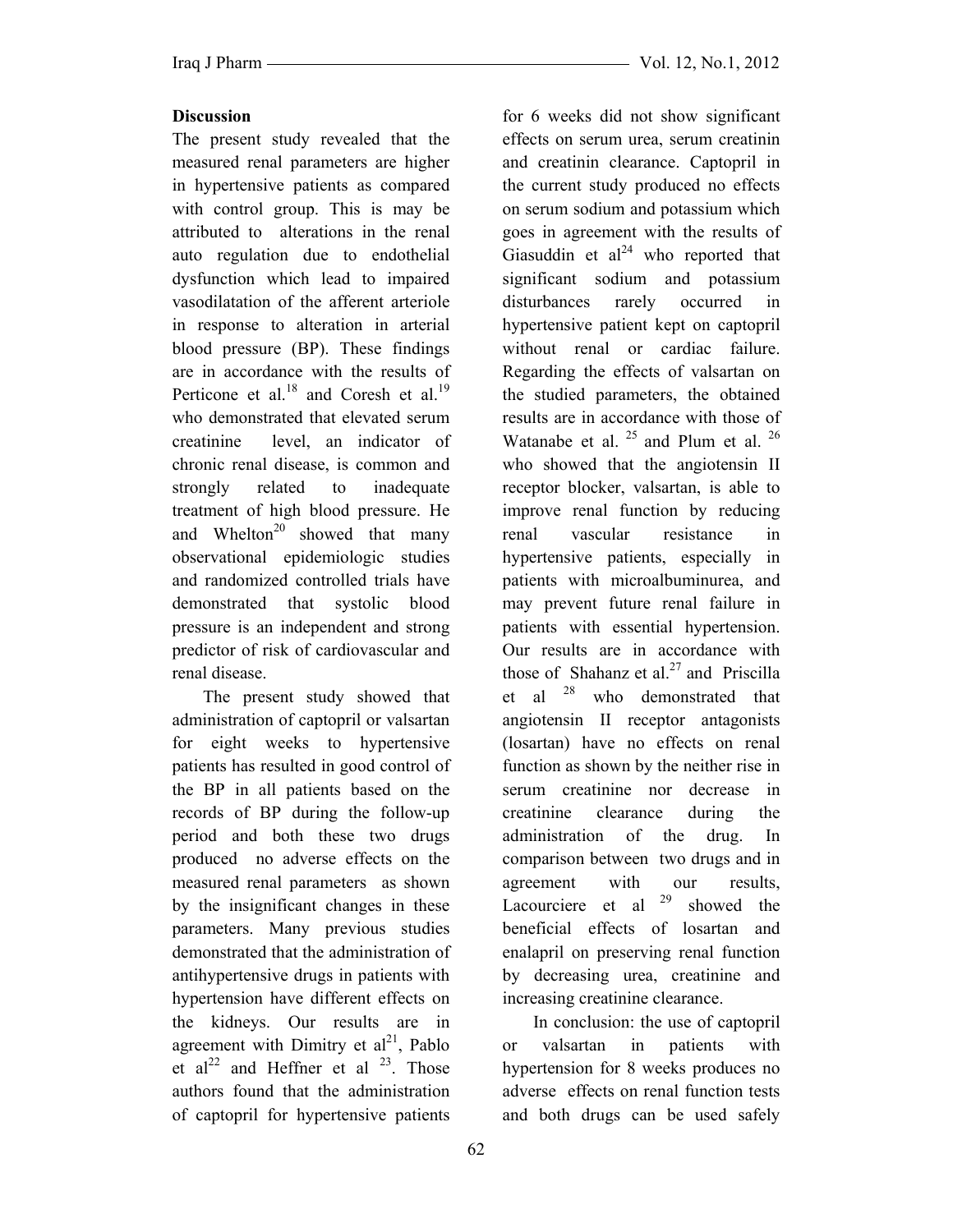because of their renoprotective effects and smooth control of the blood pressure.

#### **References**

- 1. WHO EMRO. Chronic noncommunicable diseases risk factors survey in Iraq. Ministry of health and ministry of planning and development cooperation, in collaboration with WHO;2006:1- 58.
- 2. US Renal Data System (USRDS) 2002 Annual Data Report: Atlas of End Stage Renal Disease in the United States. Bethesda MD: National Institutes of Health, National Institute of Diabetes and Digestive and Kidney Diseases; 2002.
- 3. He J, Whelton PK. Elevated systolic blood pressure and risk of cardiovascular and renal disease: overview of evidence from observational epidemiologic studies and randomized controlled trials. Am Heart J 1999;138  $(2):211-19.$
- 4. Iseki K, Ikemiya Y, Fuliyama K. Risk factors of end-stage renal disease and serum creatinine in a community-based mass screening. Kidney Int*.* 1997;51:850-854.
- 5. Makki DD, Ma JZ, Louis TA, Kasiski BL. Long-term effects of antihypertensive agents on proteinuria and renal function. Arch Intern Med1995;155:1073- 80.
- 6. Fan-Fan H. Pharmacologic intervention of hypertension in proteinuric chronic kidney disease: how and what. Chinese medical J 2008; 121:840-3.
- 7. Brewster UC, Perazella MA. Cardiorenal effects of the rennin-Angiotensin Aldostwrone system. Hospital Physician 2004;40:11-20.
- 8. Praving HH. Diabetic nephropathy: prevention and treatment. Kidney Int 2001; 60: 2041-55.
- 9. Jacobson HR. Chronic renal failure: pathophysiology. Lancet 1991;338:419-23.
- 10. Chobanian AV, Bakris GL, Black HR, et al. The Seventh report of the Joint National Committee on prevention, detection, evaluation and treatment of high blood pressure. JAMA 2003;289:2560- 71.
- 11. Prabhu M, Palain S, Malhorta A, et al. Therapeutic dimensions of ACE inhibitors. A review of literature and clinical trials. Kath Univ Med J 2005;3:296-304.
- 12. Cheung BMY. Blockade of the rennin angiotensin system. HKMJ 2002; 8:185-91.
- 13. Reid JL. Molecular specific effects of angiotensin II antagonists:clinical relevance to treating hypertension. J RAAS 2005;6:15-24.
- 14. Wenzel RR. Role of angiotensin II receptor blockers in cardiorenal disease. Curr D Ther 2006;1:47-54.
- 15. Cockroft DW, and Gault MH. Prediction of creatinine clearance from plasma creatinine. Nephron 1967;16:31-41.
- 16. Bishop M, Fody F, and Schoeff L. In: Clinical chemistry: procedures, principles and correlation. Lippincott Williams New York, USA: p 302-3.
- 17. Kirkwood BR. Essentials of Medical Statistics.  $1<sup>st</sup>$  ed.1988;